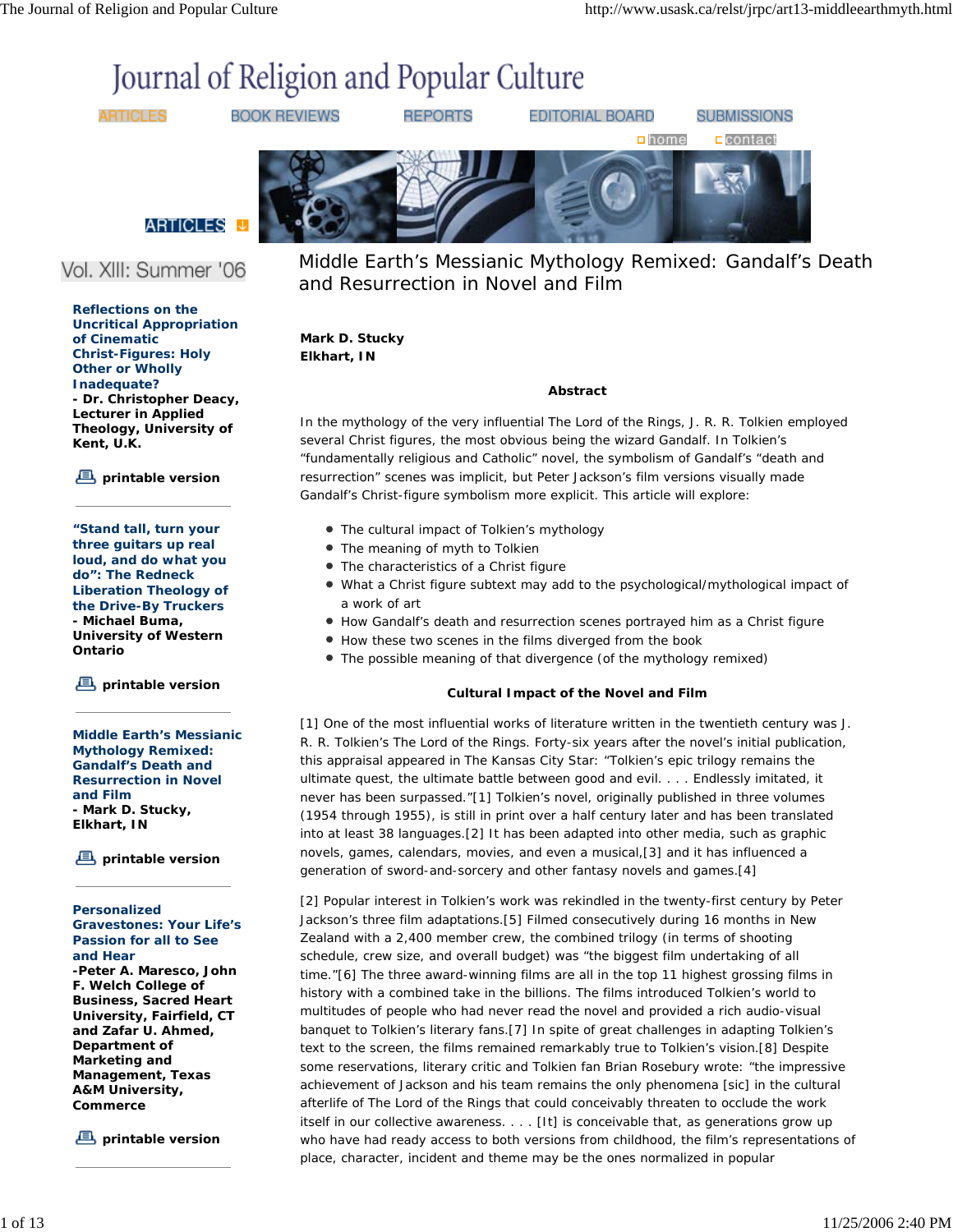consciousness."[9]

**Adaptation:** *The Self-Proclaiming Rhetoric of Charlie Kaufman and of the Apostle Paul* **- Matthew Anderson, Department of Theology, Concordia University, Montreal**

**printable version**

#### *Tolkien and Myth*

[3] Tolkien's story has become embedded in popular consciousness, in part, because it is deeply mythical. "Myth" denotes diverse things to different people. To some, myth is only a story that "isn't true." To others, myth offers meaning for life. "A myth is a way of making sense in a senseless world. Myths are narrative patterns that give significance to our existence," wrote psychiatrist Rollo May. "Myths are like the beams in a house: not exposed to outside view, they are the structure which holds the house together so people can live in it."[10] Similarly Frank McConnell wrote, "Dreams are the stories that get us through the night, but myths are the stories that get us through the day."[11]

[4] The definition, validity, and usefulness of myths has been argued since at least the days of Plato. Anthropologist Wendy Doniger O'Flaherty called Plato "the first great demythologizer [who] 'deconstructed' the myths of Homer and Hesiod."[12] Plato contrasted mere "fabricated myths" with superior "true history."[13] On the other hand, however, Plato saw value in a "noble lie." O'Flaherty commented, "People do have to have myths, Plato concedes; if they don't believe in the old ones, we must construct new ones for them. . . . For Plato admits that a myth says something that cannot be said in any other way, that cannot be translated into a logical or even a metaphysical statement. A myth says something that can only be said in a *story*."[14] Not only will new myths fill a mythological vacuum, but they enhance our lives as O'Flaherty also observed: "New myths move us into new worlds where we can begin to think thoughts that not only were impossible to think within our old familiar world of ideas but that we could not even realize we had been unable to think in that world."[15]

[5] In the nineteenth and twentieth centuries, Plato's demythologizing descendants proliferated.[16] Various cultural groups wanting to eliminate myth from life paradoxically consisted of those "who have embraced secular modernity and those who abhor it."[17] Secular humanists replaced myth and religion with the scientific method. Liberal theologians stripped myth from religious texts while searching for a demythologized historical Jesus. Conservative fundamentalists viewed myths as devilish lies that "constitute dangerous rivals to Christian truth and may lead the unwary astray."[18] Running counter to these demythologizing currents, Tolkien believed myth had enormous value, and he created his own new myth of Middle Earth.

[6] The ultimate significance of myth to Tolkien was revealed in a conversation with his friend C. S. Lewis. Before Lewis became a famous Christian writer, Lewis was for years an atheist. Part of the process that led to his conversion was a conversation with Tolkien[19] about the truth and/or falsehood of myth. In Humphrey Carpenter's biography of Lewis, which recreated part of that conversation, Lewis loved Norse myths:

But [Lewis] still did not *believe* in the myths that delighted him. Beautiful and moving though such stories might be, they were (he said) ultimately untrue. As he expressed it to Tolkien, myths are 'lies and therefore worthless, even though breathed through silver'.

*No*, said Tolkien. *They are not lies*. . . .

[Tolkien continued,] man is not ultimately a liar. He may pervert his thoughts into lies, but he comes from God, and it is from God that he draws his ultimate ideals. . . . Therefore, . . . not merely the abstract thoughts of man *but also his imaginative inventions* must originate with God, and must in consequence reflect something of eternal truth. In making a myth, . . . a storyteller . . . is actually fulfilling God's purpose, and reflecting a splintered fragment of the true light. Pagan myths are therefore never just 'lies': there is always something of the truth in them.[20]

[7] Tolkien's "new" myth of Middle Earth had components from many ancient stories. One such component adding a mythic dimension to his story was his use of several Christ figures, characters who in some way parallel the biblical story of Jesus, characters that vividly reflect "a splintered fragment of the true light." Frodo, Aragorn, and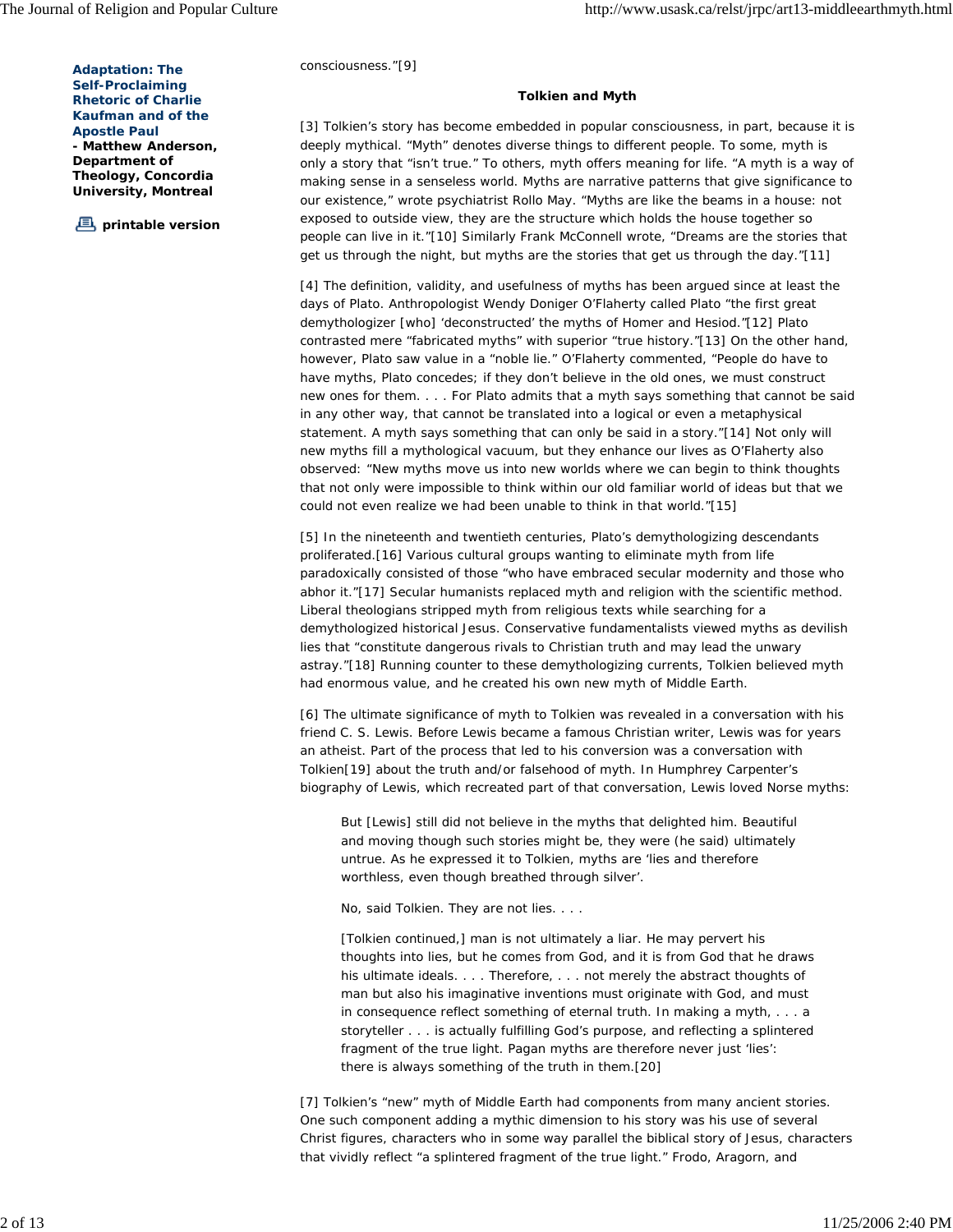Gandalf[21] could all be viewed as highlighting different aspects of a Christ figure. Frodo, as suffering servant, figuratively bears the sin of the world on his Via Dolorosa[22] toward Mount Doom. Aragorn, as warrior-king, echoes Revelation's "King of Kings and Lord of Lords" who defeats evil and reigns in a new age of peace and healing of the nations.[23] Gandalf, as prophet, first understands and proclaims the danger of the one ring, helps form and lead the Fellowship, "exorcizes" Saruman (as if he were a New Testament demon) from Théoden, and crowns Aragorn as king.[24] Both Frodo and Aragorn have *symbolic* death and resurrection scenes. Frodo, paralyzed by Shelob's sting and wrapped up in spider-silk grave clothes, is thought to be dead by Sam for a time. In the film, but not the book, Aragorn plunges into a canyon's river during a battle and is presumed lost by his comrades. Eventually Frodo and Aragorn "resurrect" and return as their former selves to the journey. Gandalf, in contrast, *literally* dies and returns transformed. At his return in the film, Gandalf visually bears a striking resonance with popular images of the risen Christ. The strong symbolism of "death and resurrection" scenes makes Gandalf the most obvious Christ figure of the three characters.

#### *Christ Figure Codes*

[8] Christ figures have appeared in many works of literature and film, but how exactly do we recognize one? A Christ figure is a character who symbolizes Christ in a significant way. Spiritual symbolism has a long history. One of the earliest symbolic representations or veiled iconographic references to Jesus in the early centuries of the church was the use of the *ichthus* (or *ichthys*[25]) fish symbol. With Christianity outlawed in the Roman Empire and persecutions spilling the blood of martyrs, Christian groups gathered covertly. According to tradition, Christians adopted a symbolic "secret code" to recognize one another and to guide followers to the changing meeting locations.[26] This symbol consisted of two intersecting arcs that resembled a stylized profile of a fish. The symbol was easily created and was appropriate because of several associations of fish with Jesus (from the feeding of thousands through loaf and fish multiplication[27] to miraculous catches[28] to Jesus calling his disciples to leave their nets and become "fishers of men").[29] What became the most important coincidental connotation, however, was that the Greek word for fish, *ichthus*, also formed an acronym for *Iesous Christos Theou Uios Soter* or "Jesus Christ, God's Son, Savior." This correspondence ensured its popularity because it "held for Christians a meaning of the highest significance; it was a brief profession of faith in the divinity of Christ."[30] After the fourth century, the symbolism of the fish seemed to wane,[31] but in the late twentieth century, this symbol resurged and became popularly known as the "Jesus fish" and has been used on diverse media (from jewelry to business cards to bumper stickers) and for diverse purposes (from adornment to identification to proclamation to parody).[32]

[9] In the time of the early church, the *ichthus* was an icon hiding in plain sight for all to see. The *ichthus* was mere scratches in sand or stone for some, but the pattern of two simple interconnected curved lines held profound significance for those who understood the meaning of the sign. That interpretive dichotomy exists for Christ figures in films today. What may be only celluloid "scratches" for many moviegoers may be metaphors of profound importance for those who see and appreciate the meaning behind the pattern. The ability to "decode" the symbolism adds new dimensions to a piece of art. Partial decoding may occur on an unconscious level. For Christ figures, such themes as sacrifice, suffering, death, resurrection, and salvation are powerful on any level of understanding. Bringing the complete "decoded" message to consciousness, however, reveals fuller meaning in a story.

[10] The *ichthus* symbol on a surface visual level is just two curved lines, but on another level the meaning behind the pattern forms a "holy subtext."[33] In movies or novels, any subtext is a "covert storyline" that is a part of the overt plot (the text). Like a Russian Matryoshka nesting doll that opens up to reveal a smaller doll inside, the subtext lies within the text.[34] Opening up the text to find the subtext (whether "secular" or "holy") brings new meaning to the film experience. In particular, a *holy* subtext consists of "anonymous religiousness"[35] or "overtly religious themes in a secular 'wrapper.'"[36] With such subtexts, Anton Karl Kozlovic noted, "secular films can engage in religious storytelling about biblical characters, ideas and themes without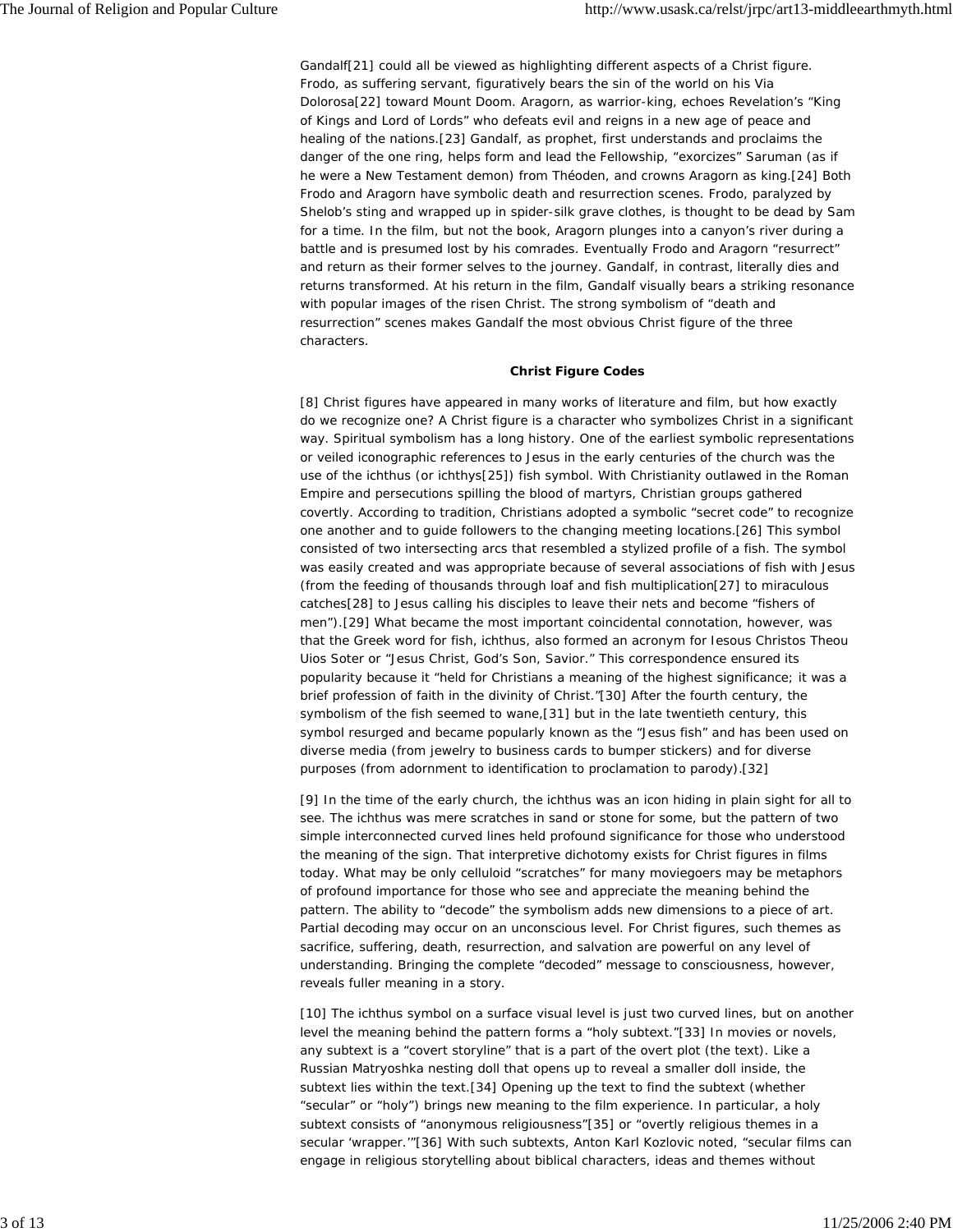appearing 'religious.' In fact, innumerable Christ-figures and other holy subtexts are hidden within the popular cinema."[37] With various intents, holy subtexts containing increasingly complex Christ-figure "codes" have been used in art and literature across the millennia. In the twentieth century, movies became one of the world's dominant transmitters of art and literature. (Films are currently rivaled only by television programming in this sense, but with easy access through cable, satellite dishes, and DVDs, many people see more movies on their home television sets than in theatres.) Movies with holy subtexts may provide for many people (especially those attending few if any church services) their greatest exposure to Christology.

[11] "Christ" and "Messiah" are essentially interchangeable in the New Testament since the Greek "Christ" and Hebrew "Messiah" both mean "Anointed One" after the practice of anointing kings. Messianic concepts varied widely in biblical times, but in general, people expected the Messiah to be a king, saviour, and redeemer. Today, "Christ" is more narrowly denoted than "Messiah." A "messiah" can generally refer to any saviour figure, but "Christ" refers more specifically to Jesus' identity and mission.

[12] Without some analysis of what a Christ figure is, some viewers may remain oblivious to all messianic movie metaphors, while other viewers with opposite proclivities may strive to see Christ figures everywhere. Anton Karl Kozlovic noted: "Christ-figures are built into many popular films . . . , but they are frequently ignored by critics, unappreciated by film fans, or resisted by anti-religionists. Conversely, believers sometimes want to see them where none credibly exist, thus religiously distorting their reading of the films. So, what can be legitimately called a cinematic Christ-figure?"[38] Kozlovic proposed 25 structural characteristics[39] of a cinematic Christ figure, although not all 25 may be found in a particular character. I offer below a different, more compressed schema relevant to the character of Gandalf.

[13] To truly be considered a Christ figure in a film, the character's resemblance to Jesus, as Peter Malone suggested, "needs to be significant and substantial, otherwise it is trivial."[40] Also, the symbolism "needs to be understood from the text and texture of the work of art, be it classical or popular, and not read into the text with Christian presuppositions."[41] To be considered a Christ figure in a film, the protagonist must show a significant number of analogies to the life and work of Jesus. In the scenes from *The Lord of the Rings* considered here, Gandalf has the following analogous traits:

- Comes from an extraordinary origin[42]
- Possesses a "secret identity" and dual nature[43]
- Displays a distinctive appearance[44]
- Exhibits extraordinary powers[45]
- Generates awe and wonder[46]
- Gathers and leads disciples[47]
- Saves others[48]
- Suffers a sacrificial death[49]
- Descends into "hell"[50]
- Rises from the dead[51]

These items will be discussed more in their contexts below.

#### *Tolkien Intensified*

[14] In Tolkien's novel, the symbolism of Gandalf's death and resurrections scenes was implicit, but (as will be demonstrated) Peter Jackson's films visually enhanced the Christ-figure symbolism[52] surrounding Gandalf to a more explicit level. Although the more explicit symbolism concerning Gandalf is just one example of differences in details between the novel and the films, overall the films were remarkably faithful in spirit to the novel. In adapting a thousand-page novel for film, director Peter Jackson,[53] his screenwriters, film editors, and others had to make many choices about what to condense, eliminate, rearrange, and—in some cases—add.[54] In the case of Gandalf's death and resurrection scenes, the scenes seemed true to the spirit of the novel, but several details were visually added that enhanced the religious symbolism.

[15] Religious symbolism permeates the novels.[55] Tolkien stated that his text was "a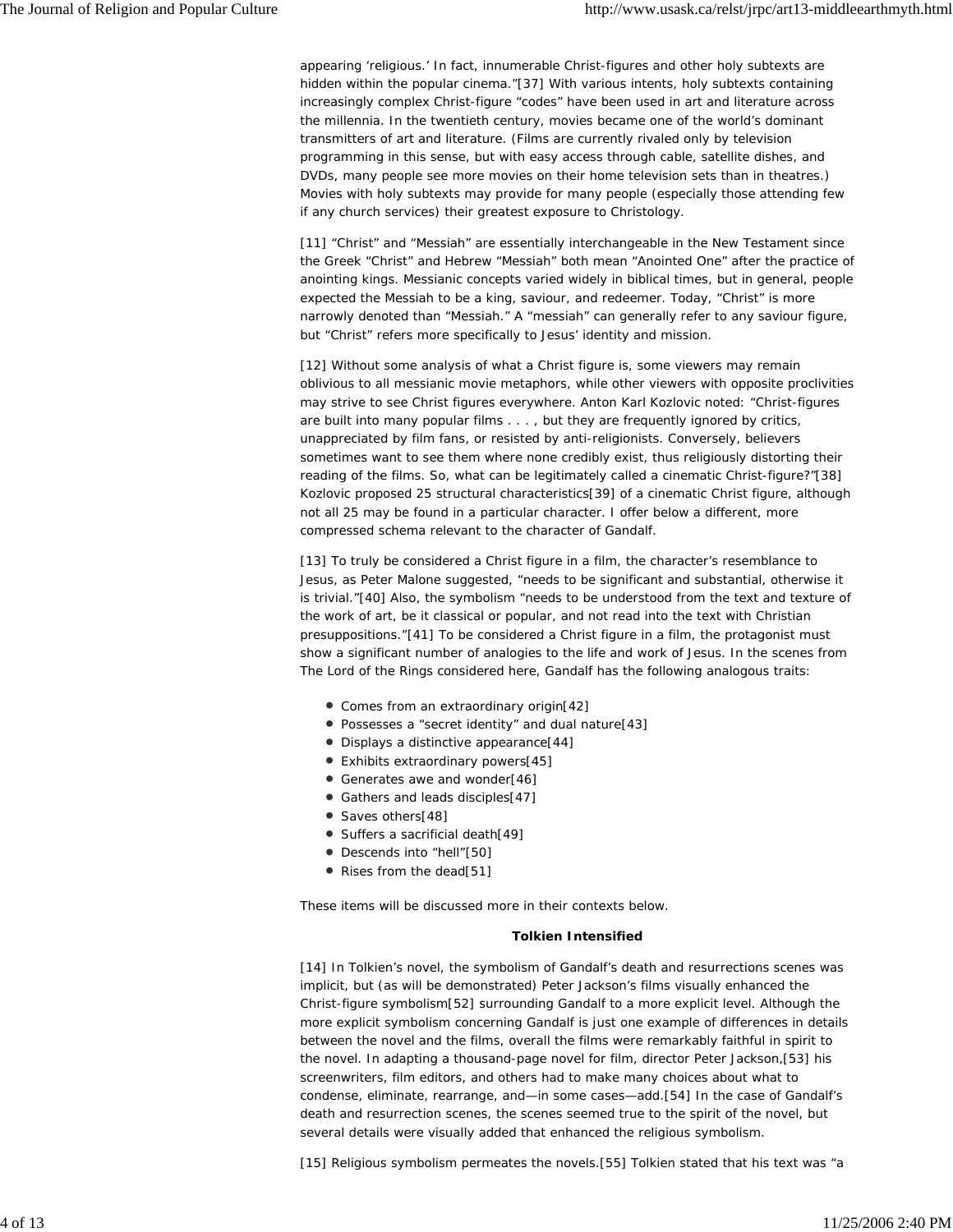fundamentally religious and Catholic work; unconsciously so at first, but consciously in the revision."[56] Matthew Dickerson commented on Tolkien's description: "According to Tolkien himself, his trilogy is not merely peripherally Christian, but fundamentally so. Not only fundamentally so, but consciously so. Indeed, this seems so obvious to the author that he can only say 'of course' to the suggestion. All that he knows—and thus all that he is able to put into his stories—has been nourished by his Christian faith."[57]

[16] Acknowledging Tolkien's religious themes, Jackson said: "I'm not a Catholic, so I didn't put any of that personally into the film on my behalf, but I certainly am aware that there were certain [religious] things that Tolkien was thinking of. . . . We made a real decision at the beginning that we weren't going to introduce any new themes of our own into *The Lord of the Rings*. We were just going to make a film based upon what clearly Tolkien was passionate about."[58]

[17] Although Jackson said that he is *not* Catholic, he seemingly has made no overt statement of what his religious beliefs *are*. Jackson's films prior to *The Lord of the Rings*, including a blood-and-gore "splatter" film, did not give the impression that Jackson is a man who deeply treasures conventional spirituality. However, David Bruce, webmaster of *HollywoodJesus.com*, said Jackson's creativeness is "tied to his spirituality. A theologian he is not. However, he knows how to intrinsically connect stories to the deep inner spiritual longings and sensibilities of people worldwide."[59]

[18] Why Jackson (and his production crew)[60] intensified Tolkien's religious symbolism is unclear. Some of it (particularly Gandalf's "glowing" scenes) may have been from a desire by Jackson and the special effects team to maximize the visual spectacle, but spectacle enhancement does not necessarily mean additional spiritual symbolism.[61] Perhaps, like Tolkien, Jackson intensified the symbolism "unconsciously so at first" since the key points of Christ's passion are well known in our culture (whether believed or not) and have been used consciously or unconsciously by many other authors and directors. Knowing Jackson's unidentified reasons are not essential to this analysis, however, because, as R. J. Reilly said, "The aim of the critic . . . is to show what the artist did, whether the artist meant to do it or not."[62]

#### *Gandalf's Death and Resurrection*

[19] In the first movie of Jackson's trilogy, the group known as the Fellowship of the Ring (consisting of hobbits, men, an elf, a dwarf, and a wizard) and led by Gandalf (Ian McKellen) embark on a quest to destroy Sauron's ring of power in the fires of Mount Doom. Joseph Pearce wrote, "At its most profound level, *The Lord of the Rings* is a sublimely mystical passion play. The carrying of the ring—the emblem of sin—is the carrying of the cross."[63] The ring of power borne by Frodo (Elijah Wood) is a symbol of evil, sin, temptation, and the Fall.[64]

[20] While traveling through the Mines of Moria, the Fellowship is surrounded by orcs, but the orcs suddenly flee at the sound of an ominous, thundering growl. Boromir (Sean Bean) asks Gandalf, "What is this new devilry?" ("Devilry" is a particularly apt word choice, and it is not in the book.) Gandalf senses the still unseen threat[65] and replies, "A Balrog, a demon of the ancient world. This foe is beyond any of you. Run!" He does not say, "This foe is beyond any of *us*," because Gandalf realizes that only he can stop the Balrog. The Balrog's visual description in the novel is somewhat vague and left for the imagination to fill in, but in the film, the flaming, horned, hoofed monster clearly resembles popular depictions of Satan.

[21] They flee across the Bridge of Khazad-dûm. Gandalf, however, who has commanded Aragorn (Viggo Mortensen) to lead the group on, deliberately begins crossing last, stops in the middle of the span, and turns to face the Balrog. In the movie's confrontation, his staff glows brightly, producing a halo of light surrounding him. The book does not describe such a halo at that point, but through the centuries, popular art has often shown Jesus with a halo of light around his head and sometimes around his entire body.

[22] Standing before the Balrog, Gandalf reveals hints of his true identity, saying, "I am a servant of the Secret Fire, wielder of the flame of Anor." Bradley J. Birzer noted, "As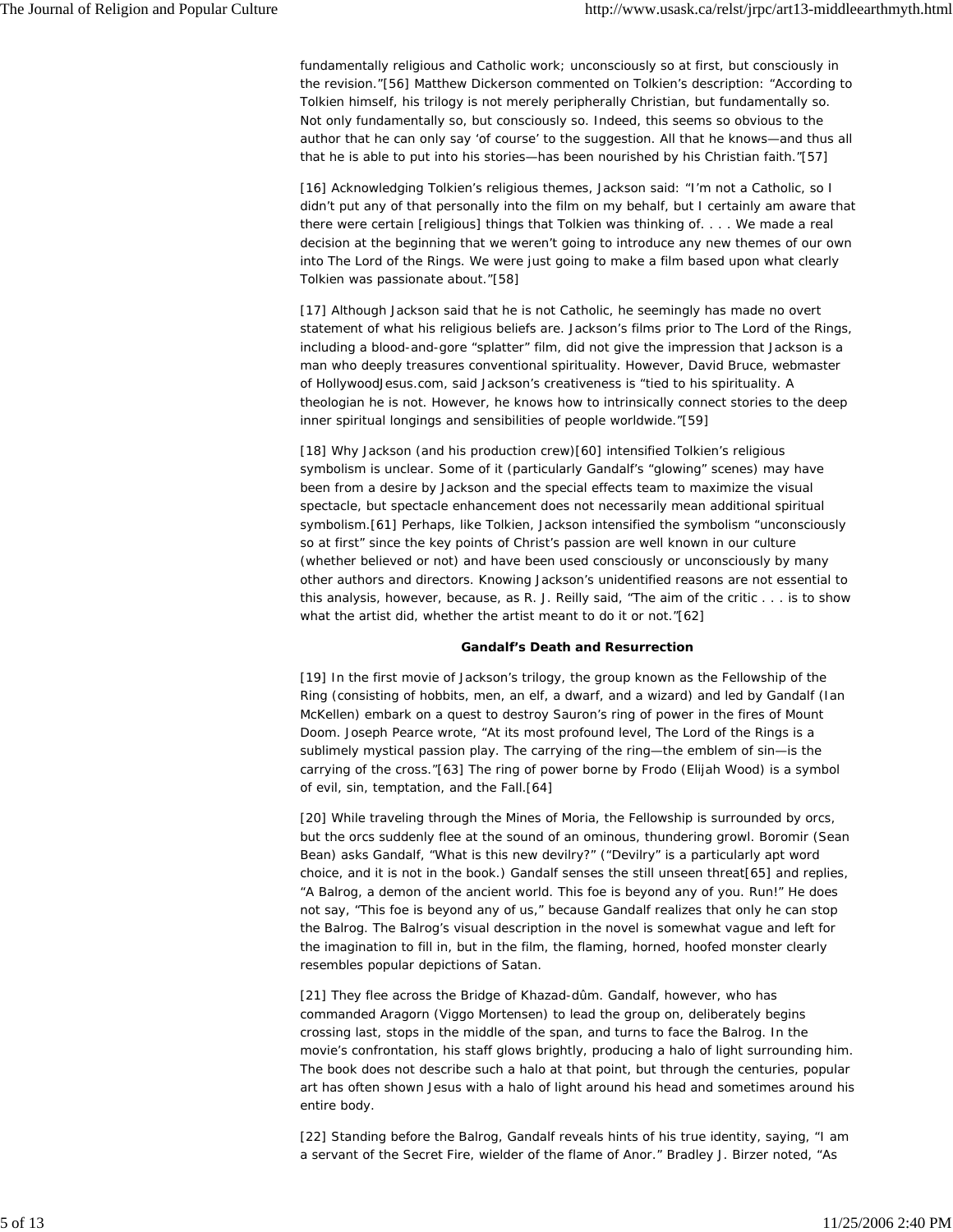Tolkien admitted . . . the 'Secret Fire,' Gandalf's master is the Holy Spirit."[66] The Holy Spirit, of course, is known as part of the Trinity with God the Son.

[23] Gandalf appears as a man, but he is more than a man. He is a wizard of the race of Ainur. Tolkien said about Gandalf in a letter, "There are naturally no precise modern terms to say what he was. I [would] venture to say that he was an *incarnate* 'angel'. . . . By 'incarnate' I mean [Gandalf and the other wizards] were embodied in physical bodies capable of pain, and weariness, and of afflicting the spirit with physical fear, and of being 'killed', though supported by the angelic spirit they might endure long, and only show slowly the wearing of care and labour."[67] Incarnated to appear as a man, Gandalf is not quite immortal since he can—and later does—die as a result of violence.

[24] Gandalf uses his staff to crack the bridge, the bridge crumbles under the Balrog's feet, and the Balrog plunges into the abyss. The Balrog's fiery whip, however, curls up and around Gandalf's legs, pulling him over the edge of the broken bridge. In the movie, Gandalf momentarily clings to the edge. He says, "Fly, you fools." Then he deliberately lets go and falls.[68] By contrast, in the novel, Gandalf "grasped vainly at the stone, and slid into the abyss."[69] No clinging to the edge of the broken bridge is mentioned, and no choice is implied. He simply falls because he does not seem to have the power to overcome the demon's actions. Gandalf's fall as described in the book seems to be at the time only a tragic accident—certainly not deliberate. (However, in context with the rest of the book, a sacrifice is still implied, such as in a later scene when Galadriel says concerning Gandalf's fall, "Needless were none of the deeds of Gandalf in life."[70]) Thus, the movie version enhances Gandalf's power during the confrontation with the Balrog and introduces an element of choice in Gandalf's fall. Choosing what seems to be certain death in the process of saving the lives of others, moreover, recalls the willing choice Jesus made to journey to Jerusalem during Passover to be crucified for the salvation of the world.[71]

[25] In the movie, as Gandalf falls, his legs are together, and he extends his arms into a perfect cruciform position. Again, this is not described in the novel. The symbolic representation of the cross has, for centuries, been an obvious "code" for the passion, sacrifice, and crucifixion of Christ. The cruciform position combined with the (seconds earlier) deliberate choice in the fall (and apparent death) "decodes" as a deliberately chosen crucifixion, an overt reference to Christ.

[26] Gandalf seems lost forever, and the rest of the Fellowship emerge from the cavern grieving and discouraged. (One can imagine that Jesus' disciples felt much the same way after his crucifixion.) This apparent catastrophe, however, will lead up to a later example of Tolkien's "eucatastrophe"[72] ("good catastrophe" or the sudden joyous triumph of good in the face of defeat). Despite appearances, all is not lost. Good will later come out of this ostensible disaster.

[27] Gandalf's true fate is later revealed in *The Two Towers* through a flashback, and the viewers begin to understand the reasons behind his sacrificial choice. During Gandalf's plunge into the abyss, he battles the satanic Balrog. This descent seems reminiscent of the enigmatic but popular tradition of Jesus "descending into hell." The phrase "he descended into hell" found in the Apostles' Creed (although not in the earliest versions) has been dropped by some denominations from liturgical use because of its problematic scriptural support.[73] Interpretation of this phrase is also troublesome, but commonly held to mean Jesus, during the interim of his death and resurrection, preached to the souls of people who had already died, proclaimed freedom to them, and/or liberated them from their infernal bondage.[74]

[28] In the movie, although no "lost souls" are connected to Gandalf in this scene,[75] Gandalf is locked in long combat with a fire demon, and that scene visually evokes many associations with popular depictions of Satan and the underworld.[76] If Gandalf had not chosen to engage in this final battle with the Balrog, perhaps the fate of the quest would have been different. If Gandalf had climbed over the edge of the bridge, perhaps the Balrog would have later emerged from the caves and pursued the Fellowship. Gandalf made it clear that the rest of the Fellowship had no weapons that were effective against it. Perhaps a second encounter would have claimed more lives. If so, then Gandalf's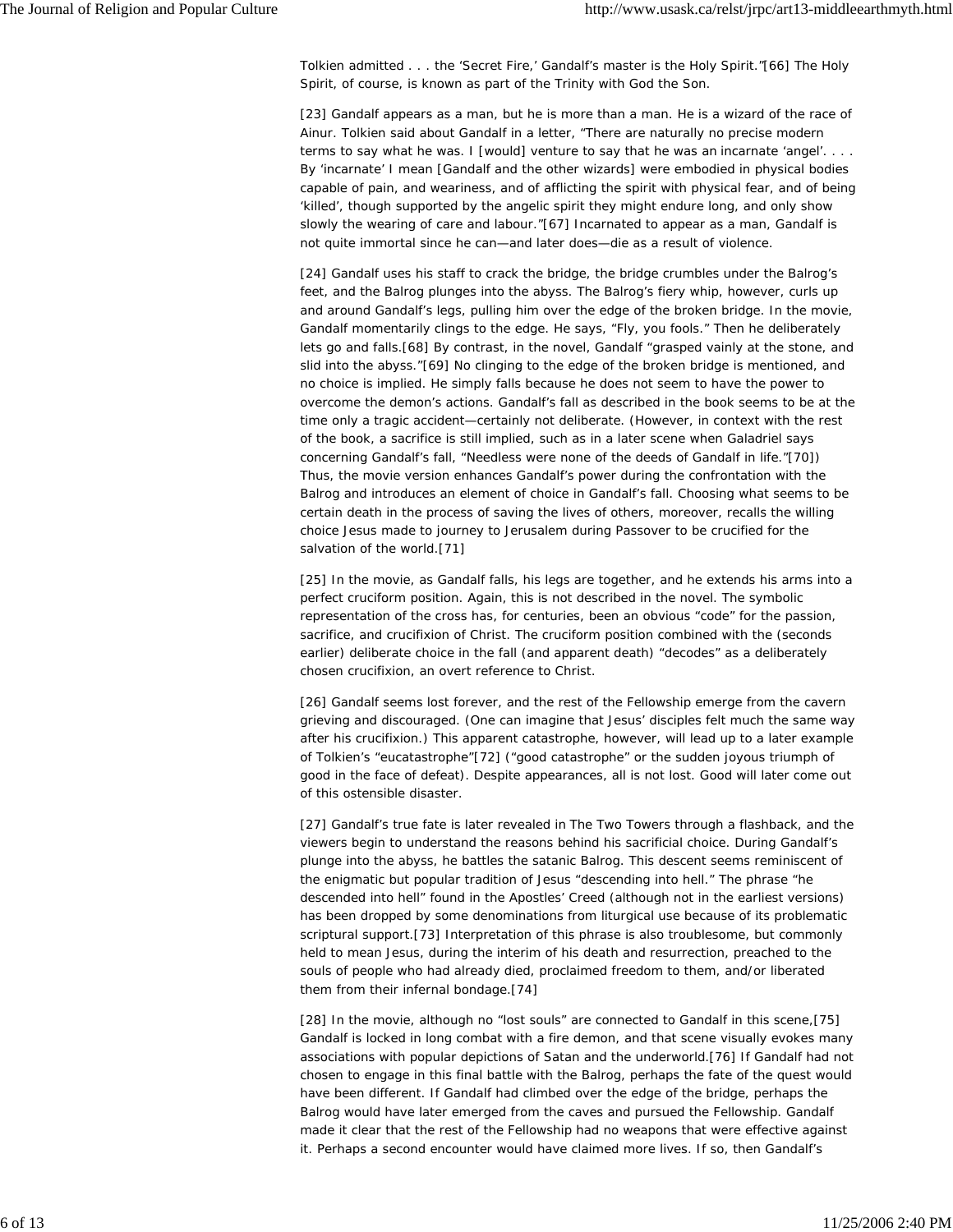descent did save "souls."

[29] More than that, if the Balrog had killed them all, the quest to destroy the ring of power would have ended there. The ring presumably would have eventually made it back to Sauron. Or perhaps the Balrog would have claimed it and used it with terrible consequences. Either way, Middle Earth may then have been doomed. Thus, in just this one act, Gandalf may have saved the rest of the Fellowship as well as all of Middle Earth.

[30] After the descent, the Balrog and Gandalf later ascend to "the highest peak" (that reaches toward heaven). There the Balrog is finally defeated and falls to the slopes far below as lightning flashes in the background sky.[77] With the religious symbolism of earlier scenes as a background, this scene seems to recall Jesus' words, "I saw Satan fall like lightning from heaven."[78]

[31] Gandalf then falls exhausted and "dies." He later describes what happens: "Darkness took me, and I strayed out of thought and time. Stars wheeled overhead, and every day was as long as a life age of the Earth. But it was not the end. I felt life in me again. I've been sent back until my task is done."[79]

[32] Gandalf's resurrection is atypical in one aspect compared to other Christ figures. When Christ figures rise from the dead,[80] their resurrections usually occur near the climax of their stories. Gandalf's resurrection, however, occurs slightly before the midpoint of the entire story.[81] Many events happen after Gandalf's appearance, and this distance removes it from a direct relationship with the "final solution" of the story and dims it in the mind of the viewer/reader. Nevertheless, it is a profound moment in the story, and had Gandalf not returned to continue his task, the quest would surely have ultimately failed.

[33] Later, Gandalf appears to Aragorn, Legolas (Orlando Bloom), and Gimli (John Rhys-Davies). They do not recognize him at first because he is clothed and surrounded by blinding light (not in the book).[82] Like Mary Magdalene, who confuses the risen Jesus with a gardener, they initially suppose Gandalf to be someone else.[83] This scene is also reminiscent of the Transfiguration, in which Jesus' appearance is transformed before three disciples. During the Transfiguration, Jesus' clothing became as "bright as a flash of lightning."[84] Christian art has often visualized Jesus in a fluorescent white robe. Although Jesus appeared as "just" a man throughout most of his life, glimpses of his true identity emerged at the Transfiguration and after his resurrection. Jesus' post-resurrection appearance was somehow different than before his death. His transformed form was not always recognized by his followers, and he manifested different new abilities.[85] Like Jesus, Gandalf was also transformed. Sean McGrath wrote that "the transformation from a tiny seed into a stalk of golden wheat has a price: annihilation. Annihilation of our present state of existence is the condition of the possibility of transformation. . . . The wizard Gandalf's death and resurrection is the supreme enactment of this drama of surrender, annihilation, and transformation."[86]

[34] After finally recognizing Gandalf's transformed identity, Legolas[87] kneels (not in the book) and Gimli bows before him. Aragorn does not bow or kneel, but he looks at Gandalf with stunned wonder. These three members (disciples) of the Fellowship (that Gandalf led and helped form) look in awe at their master. Gandalf's white hair, beard, and clothing—as well as the reactions of Legolas and Gimli—are also reminiscent of the apocalyptic vision to John of Jesus in Revelation 1:14-17: "His head and hair were white like wool, as white as snow, and his eyes were like a blazing fire. . . . When I saw him, I fell at his feet as though dead."

[35] Gandalf the Grey had the power to defeat the Balrog before his death, and as the resurrected Gandalf the White, his powers are shown more explicitly during the rest of the story.[88] Although most viewers of the films would likely not notice all this symbolism, Gandalf's death and resurrection scenes are clearly messianic metaphors that add an additional spiritual dimension to the mythology of *The Lord of the Rings*.

[36] After publication, Tolkien thought his book's description of the return of Gandalf was a "defect." He explained that Gandalf "must return at that point, and such explanations of his survival as are explicitly set out must be given there—but the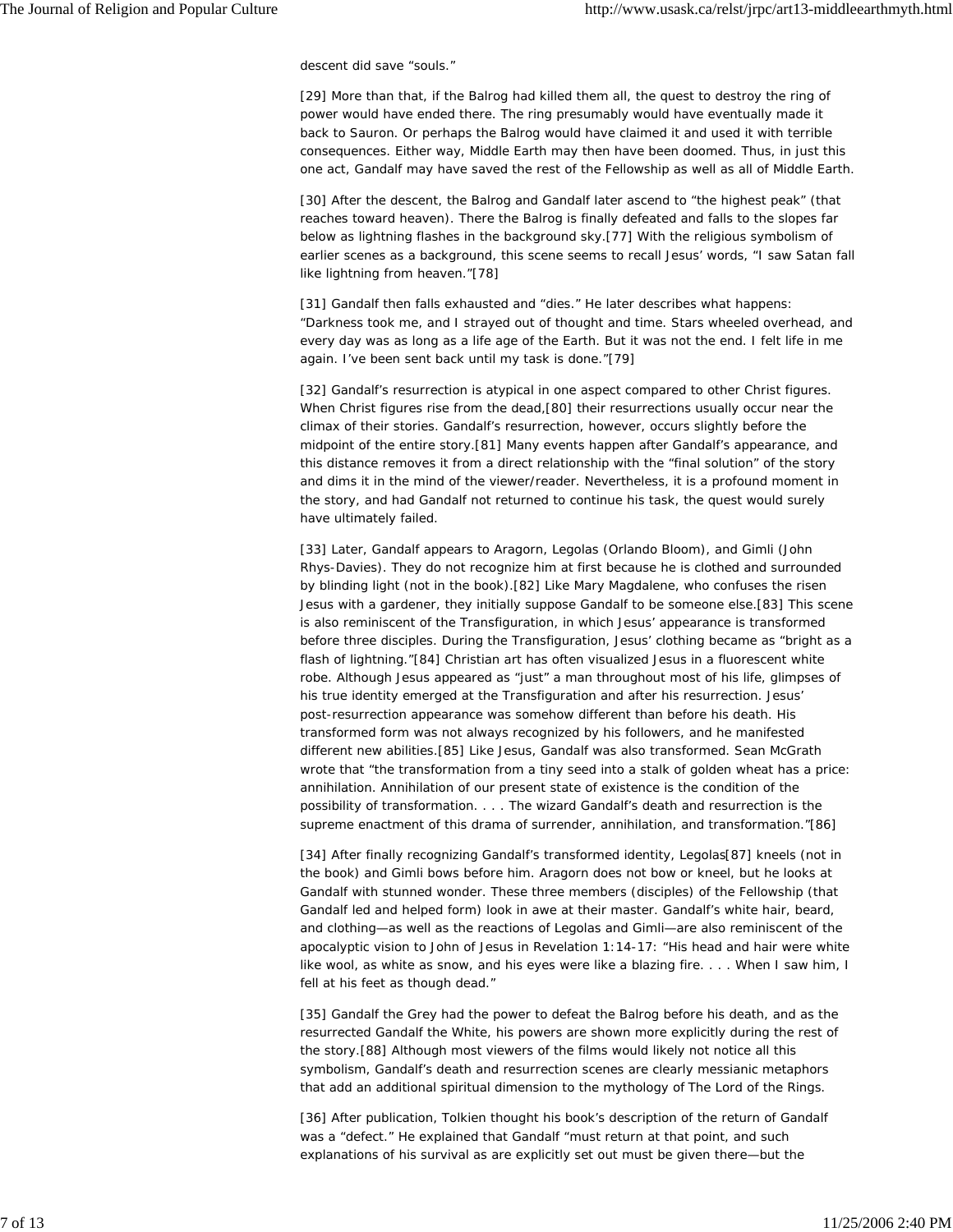narrative is urgent, and must not be held up for elaborate discussions involving the whole 'mythological' setting. It is a little impeded even so, though I have severely cut [Gandalf's] account of himself. . . . I have purposely kept all allusions to the highest matters down to mere hints, perceptible only by the most attentive, or kept them under unexplained symbolic forms."[89] The visual nature of film can often compress information into a scene equivalent to many scattered pages of text, and Jackson "encoded" more Christ figure imagery into his scenes than Tolkien's "severely cut" account. Since Jackson's films visually amplified Tolkien's Christological association in Gandalf's death and resurrection scenes, Jackson's cinematic presentations of Gandalf as a Christ figure may have communicated more fully the vision of what Tolkien had intended all along.

#### *Gandalf, Myth, and Meaning*

[37] Tolkien's "thoroughly Catholic" mythology became more accessible to millions through Jackson's movies. Concerning movies and religious myths, M. Darrol Bryant wrote:

Cinema is a form of popular "religion." As a popular form of the religious life, movies do what we have always asked of popular religion, namely, they provide us with archetypal forms of humanity—heroic figures—and instruct us in the basic values and myths of our society. As we watch the characters and follow the drama on the screen, we are instructed in the values and myths of our culture and given models on which to pattern our lives.[90]

[38] Our lives are influenced by memorable mythology. Karen Armstrong wrote, "Mythology . . . is an art form. Any powerful work of art invades our being and changes it forever."[91] Furthermore, the "myth of the hero was not intended to provide us with icons to admire, but was designed to tap into the vein of heroism within ourselves. Myth must lead to imitation or participation, not passive contemplation."[92]

[39] Tolkien and Jackson both portrayed Gandalf in these scenes as a heroic, exemplary being who willingly accepts self-sacrifice, who "loses his life" for others, who brings hope in the midst of despair, and who transforms apparent catastrophe into eucatastrophe. Although Gandalf is only one strand of the complex mythology composing *The Lord of the Rings*, Jackson's remixed Middle Earth messiah added to the psychological impact of the immensely popular films and helped perpetuate a timeless myth that still resonates with audiences of the twenty-first century.

#### *Notes*

[1]John Mark Eberhart and Matthew Schofield, "After half a century, The Lord of the Rings towers over fantasy fiction—and now the films loom," *The Kansas City Star*, 1 October 2000: J1.

[2]Page references in this article are to the one-volume edition of J. R. R. Tolkien, *The Lord of the Rings* (Boston: Houghton Mifflin Company, 1994). (Tolkien did not like having his novel split into three separate books by the publisher.)

[3]Performances of the world premiere musical/play/spectacle debuted in March 2006 in Toronto, Canada. See "'Lord of the Rings' musical opens in Toronto," *CBC.CA*, 23 March 2006, 23 April 7

2006.<http://www.cbc.ca/story/arts/national/2006/03/23/lordoftherings-musical.html>, Jeff Lunden, "'Lord of the Rings' Takes the Stage," *NPR*,17 March 2006, 25 March 2006 <http://www.npr.org/templates/story/story.php?storyId=5285362>, and *The Lord of the Rings—Onstage* 2006, 25 March 2006 <http://www.lotr.com/>.

[4]Brian Rosebury noted that J. K. Rowling's *Harry Potter* "stories have triumphed by fusing elements reminiscent of Tolkien with a wholly different . . . genre, the public-school story." Brian Rosebury, *Tolkien: A Cultural Phenomenon*, 2nd ed. (New York: Palgrave Macmillan, 2003), 204.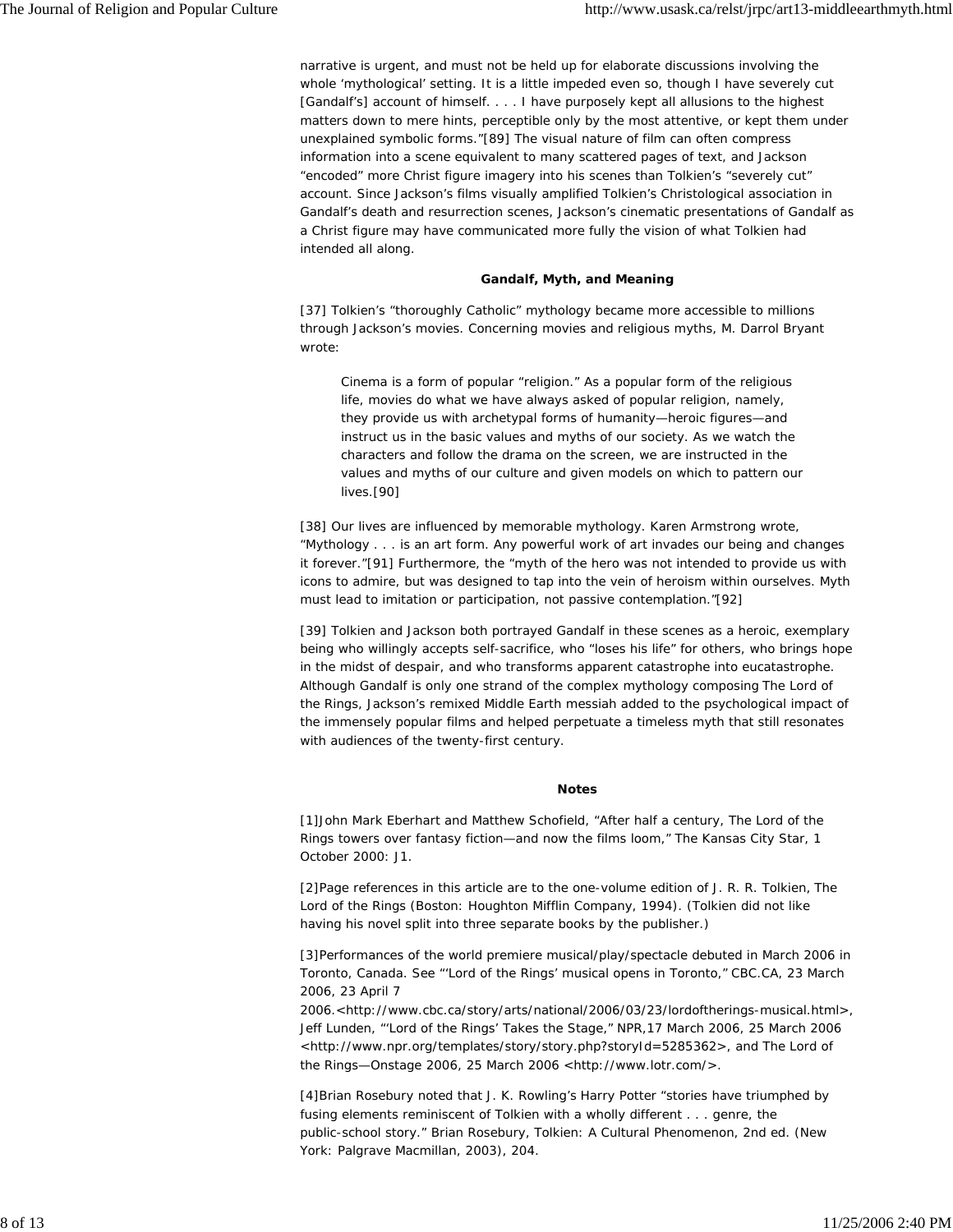[5]Film references are to *The Lord of the Rings: The Fellowship of the Ring (Special Extended Edition DVD)*, dir. Peter Jackson, New Line Home Entertainment, 2002, and *The Lord of the Rings: The Two Towers (Special Extended Edition DVD)*, dir. Peter Jackson, New Line New Line Home Entertainment, 2003.

[6]Ethan Gilsdorf, "Lord of the Gold Ring," *The Boston Globe*, 16 November 2003, 8 March 2006 <http://www.boston.com/news/globe/magazine/articles/ 2003/11/16/lord\_of\_the\_gold\_ring/>.

[7]Gilsdorf wrote that the "ranks of movie-driven enthusiasts have multiplied like Saruman's orcs."

[8]Rosebury wrote, "Many had feared, if not *Conan the Barbarian* with hobbits, at any rate a degree of assimilation to other Hollywood or sub-Hollywood genres. . . . Images of a wisecracking, eyebrow-raising Aragorn and a 'feisty', kick-boxing Arwen shoving Orcs over precipices in between their love scenes have happily been dispelled" (210).

[9]Rosebury, 219-220.

[10]Rollo May, *The Cry for Myth* (1991; New York: Delta, 1992), 15.

[11]Frank McConnell, "'Live Long & Prosper': The 'Trek' Goes On," *Commonweal* 118 (November 8, 1991): 652.

[12]Wendy Doniger O'Flaherty, *Other People's Myths* (New York: Macmillan, 1988), 26.

[13]O'Flaherty, 25.

[14]O'Flaherty, 26-27.

[15]O'Flaherty, 165-166.

[16]However, secular mythologies that operated on an unconscious level in the United States were analyzed in John Shelton Lawrence and Robert Jewett, *The Myth of the American Superhero* (Grand Rapids: Eerdmans, 2002) and Richard T. Hughes, *Myths America Lives By* (Urbana: University of Illinois Press, 2003). In spite of conscious rejection of older "myths," throughout American history unconscious secular mythologies have been alive and well. Some examples are the myth of America as a chosen and innocent nation and the myth of redemptive violence as personified by the Wild West gunslinger who rescues the community from evil.

[17]Bradley J. Birzer, *J. R. R. Tolkien's Sanctifying Myth* (Wilmington, DE: ISI Books, 2003), xxii.

[18]Birzer, xxii.

[19]Hugo Dyson was also a participant in the conversation.

[20]Humphrey Carpenter, *The Inklings* (Boston, Houghton Mifflin Company, 1979), 43.

[21]Matthew T. Dickerson even saw Boromir as a possible Christ figure in *Following Gandalf* (Grand Rapids: Brazos Press, 2003), 210.

[22]Steven D. Greydanus, "Faith and Fantasy: Tolkien the Catholic, *The Lord of the Rings*, and Peter Jackson's film trilogy," *Decent Films* 2002, 2 July 2005 <http://www.decentfilms.com/commentary/faithandfantasy.html>.

[23]Rev 19:11-16; 21:1-5; 22:1-2.

[24]Compare with Samuel, who after leading Israel for many years, anoints Saul as Israel's first king (1 Sam 10).

[25]Sometimes also transliterated as *ikhthus*.

[26]"Ichthys," *Wikipedia*, 16 February 2006, 6 March 2006 <http://en.wikipedia.org/wiki/Ichthys>.

[27]Matt 14:15-21; Luke 9:12-17; John 6:5-13.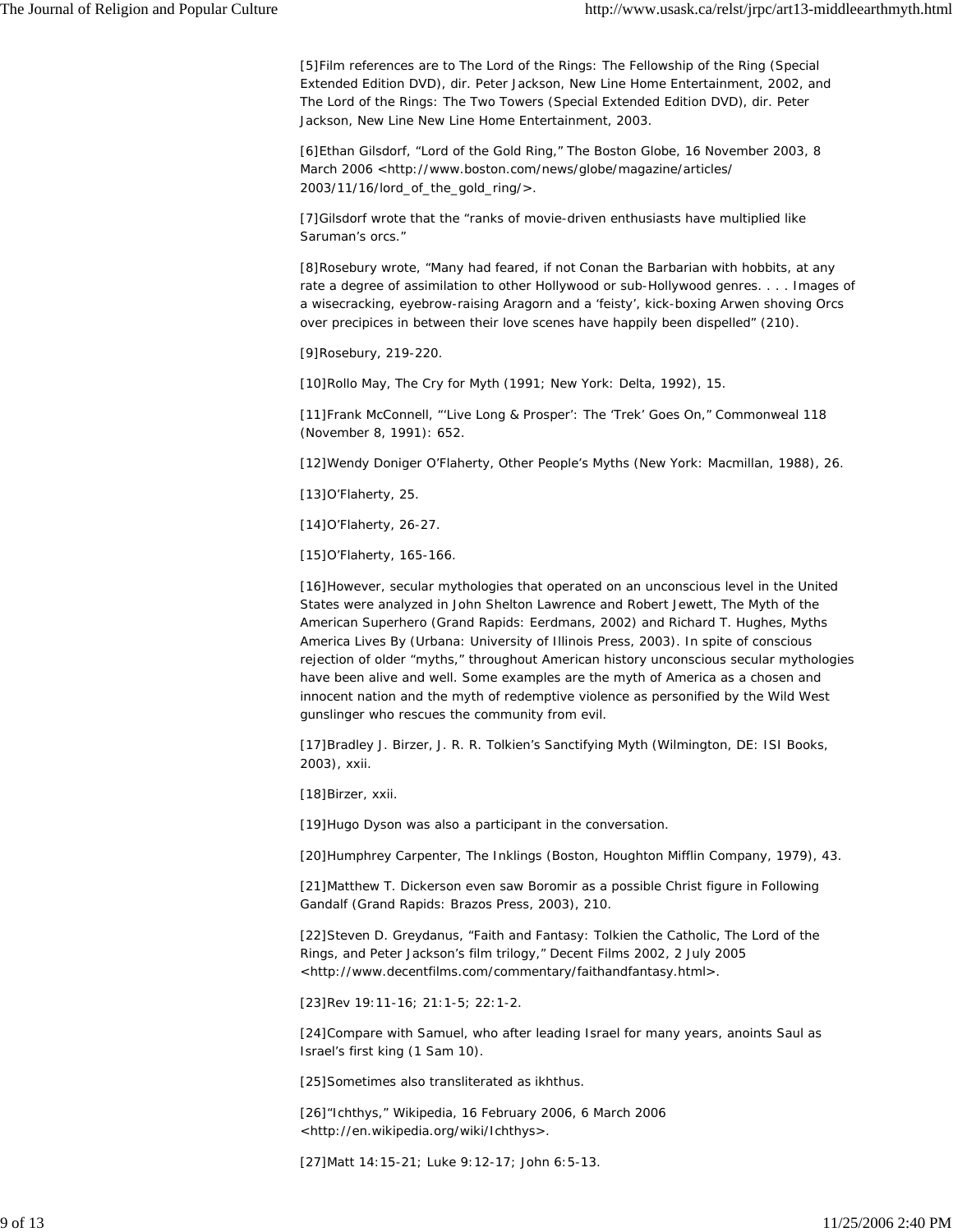[28]Luke 5:1-11; John 21:1-14.

[29]Matt 4:18-19; Mark 1:16-17.

[30]Maurice M. Hassett, "Symbolism of the Fish," *The Catholic Encyclopedia* 2003, 5 March 2006 <http://www.newadvent.org/cathen/06083a.htm>.

[31]Hassett.

[32]As its usage went from furtive to fashionable, the *ichthus* symbol underwent transformation. The classic "Jesus" fish symbol's meaning changed from covert to overt, its original mythic significance became cheapened and demythologized, and its prevalence provoked burlesque parodies (such as the legs-sprouting "Darwin fish," flaming "Satan fish," and other variations). Variations even include a remythologized "Truth" fish eating a "Darwin" fish.

[33]Anton Karl Kozlovic, "The Structural Characteristics of the Cinematic Christ-figure," *Journal of Religion and Popular Culture* 8 (Fall 2004), <http://www.usask.ca/relst/jrpc/art8-cinematicchrist.html>, ¶ 4.

[34]As one of the most complex movie examples, *The Matrix* trilogy contained multiple layered syncretistic subtexts that related to philosophy, religion, science fiction literature, action films, Lewis Carroll's *Alice in Wonderland*, and the mythic hero's journey as described by Joseph Campbell. See Mark D. Stucky, "He is the One: *The Matrix* Trilogy's Postmodern Movie Messiah," *The Journal of Religion and Film* 9,2 (Oct. 2005), <http://www.unomaha.edu/jrf/Vol9No2/StuckyMatrixMessiah.htm>.

[35]Michael Paul Gallagher, "Theology, Discernment and Cinema," *New Image of Religious Film*, ed. John R. May (Franklin: Sheed & Ward, 1997), 151.

[36]Robert Ellis, "Movies and Meaning," *Expository Times* 112,9 (June 2001): 304.

[37]Koslovic, ¶ 5.

[38]Kozlovic, ¶ Abstract.

[39]The characteristics (¶ 20-68) were: tangible, central, outsiders, divinely sourced and tasked, alter egos, special normal, twelve associates, the holy age, a betrayer associate, a sexually identified woman, a pointing prophet and baptism rites, a decisive death and resurrection, triumphalism, service to "lesser," a willing sacrifice, innocent, a cruciform pose, cross associations, miracles and signs, simplicity, poverty, Jesus' garb: physical and spiritual, blue eyes, holy exclamations, and J.C. initials and "Chris" referents. Kozlovic's list included some characteristics that are extremely significant (decisive death and resurrection), some that overlap (tangible and central), and some that are trivial (blue eyes).

[40]Peter Malone, "*Edward Scissorhands*: Christology from a Suburban Fairy-tale," *Explorations in Theology and Film*, eds. Clive Marsh and Gaye Ortiz (Oxford: Blackwell Publishers Ltd, 2000). 76.

[41]Mallone, 76.

[42]The Bible claims Jesus is the only Son of God, God Incarnate, who left heavenly glory and took on lowly human flesh in the form of an infant in Bethlehem (Luke 1-2; John 1, 8:58; Heb 1-2).

[43]Jesus' true, hidden identity was crucial. He was more than he outwardly appeared, more than just a man. Metaphorically, Jesus was God "disguised" in human form. A baby in a manger was hardly recognizable as the second person of the Trinity. During his ministry, Jesus never called himself "the Messiah." His favorite term for himself was the enigmatic "Son of Man." His own disciples only partly understood his identity. On numerous occasions, he told people and even demons not to tell others about his miracles or about his identity. (See Mark 1:23-34; 5:39-43; Matt 9:29-31; 16:13-20; Phil 2:6-8.) Explanations for this "messianic secret" have been debated among theologians for over a century. For an overview, see John Depoe, "The Messianic Secret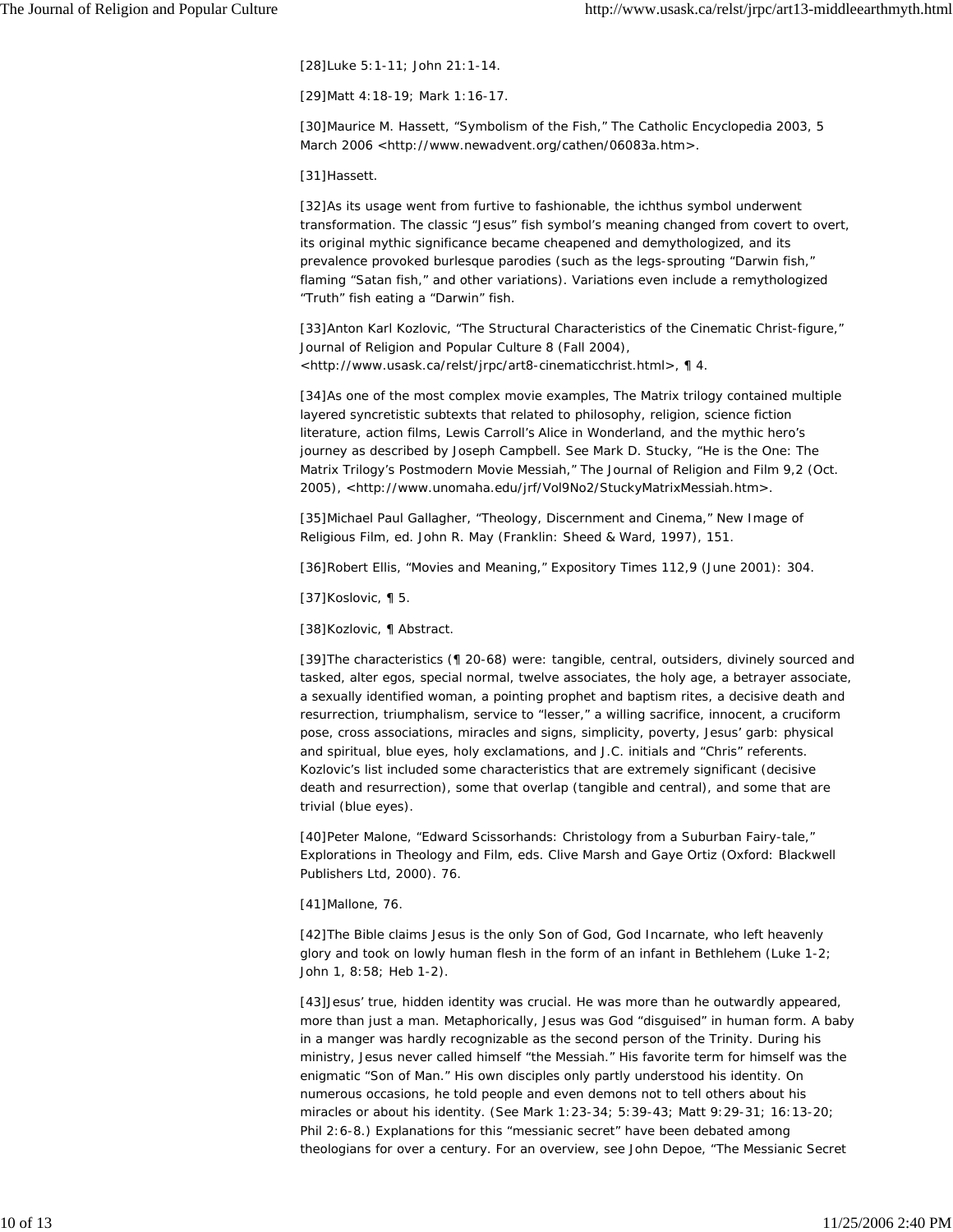in the Gospel of Mark: Historical Development and Value of Wrede's Theory," *Johndepoe.com* 16 April 2002, 15 October 2005. <http://www.johndepoe.com/Messianic\_secret.pdf>.

[44]Paradoxically, along with a "secret" identity, glimpses of his "true" identity emerged at times when Jesus took on a distinctly different appearance from those around him, such as at the Transfiguration (Luke 9:29; Mark 9:3).

[45]Jesus performed many miracles such as feeding thousands of people from a handful of loaves, walking on the water, calming a storm, casting out demons, healing various illnesses, and, ultimately, rising from the dead (Mark 4:35-5:43; 6:30-56).

[46]Jesus' miracles, teachings, and sometimes his presence alone astonished the people (Matt 15:29-31; 22:22, 33; Mark 2:12; 7:37; Luke 5:1-11; John 18:5-6; 24-29).

[47]Jesus called 12 disciples/apostles and had other followers as well. These he trained and gave certain powers and authority (Matt 10; Mark 1:14-20; John 10:1).

[48]Jesus' purpose for taking on human flesh was to rescue humanity from sin and death, to reconcile people with God and with each other, and to triumph over evil (Rom 5; Luke 2:11; Matt 7:15-23; 13:24-30; 25:31-46; Eph 6:10-18; 1 Cor 15).

[49]Jesus willingly allowed himself to be persecuted, mocked, tortured, and crucified to complete his work of salvation (Matt. 16:21; 20:28; 27:45-54; Rom 5).

[50]This problematic but popular motif is derived from 1 Pet 3:19, 4:6; Eph 4:9; Acts 2:23-32; Matt 12:39-40.

[51]On the third day, Jesus resurrected, exited the tomb, and appeared to various followers in subsequent days (Luke 24; John 20; 1 Cor 15).

[52]But not to the level of allegory, which Tolkien thoroughly disliked (Tolkien, xvii).

[53]The common view that directors are the "authors" of films is often somewhat simplistic since making movies is a complex collaboration. Directors may play the premier role in shaping the end results, but the screenwriters, editors, actors, computer animators, and others also contribute key elements in developing the final screen product. For just one documented example of how much this collaboration may matter on the subject of Christ figures, in the classic 1951 *The Day the Earth Stood Still*, the screenwriter, Edmund H. North, sneaked Christ figure symbolism into the script. North had Klaatu, the alien, come down out of the heavens in glowing splendor, take on the name Carpenter as he went about incognito on Earth, suffer persecution and execution, resurrect from the dead, and finally ascend back into the heavens—yet all this rather blatant symbolism went unnoticed by the director and producer at the time. North later admitted: "I never discussed it with [producer Julian] Blaustein or [director Robert] Wise because I didn't want it expressed. I had originally hoped that the Christ comparison would be subliminal." Quoted in Kenneth Von Gunden and Stuart H. Stock, *Twenty All-Time Great Science Fiction Films* (New York: Arlington House, 1982), 44.

[54]For more information about the translation of the novel into the film, see Jeffrey Mallinson, "A Potion too Strong?: Challenges in Translating the Religious Significance of Tolkien's *The Lord of the Rings* to Film," *Journal of Religion and Popular Culture* 1 (Spring 2002), <http://www.usask.ca/relst/jrpc/article-tolkien.html>, Christopher Garbowski, "Life as a Journey: The Spiritual Dimension in Peter Jackson's *The Lord of the Rings*," *Journal of Religion and Popular Culture* 6 (Spring 2004), <http://www.usask.ca/relst/jrpc/art6-lifejourney.html>, and Greg Wright, *Peter Jackson in Perspective* (Burien, WA: Hollywood Jesus Books, 2004).

[55]But not to the level of allegory, which, as noted earlier, Tolkien thoroughly disliked (Tolkien, xvii).

[56]Humphrey Carpenter, ed., *The Letters of J.R.R. Tolkien* (Boston: Houghton Mifflin Company, 1981), 172.

[57]Dickerson, 218.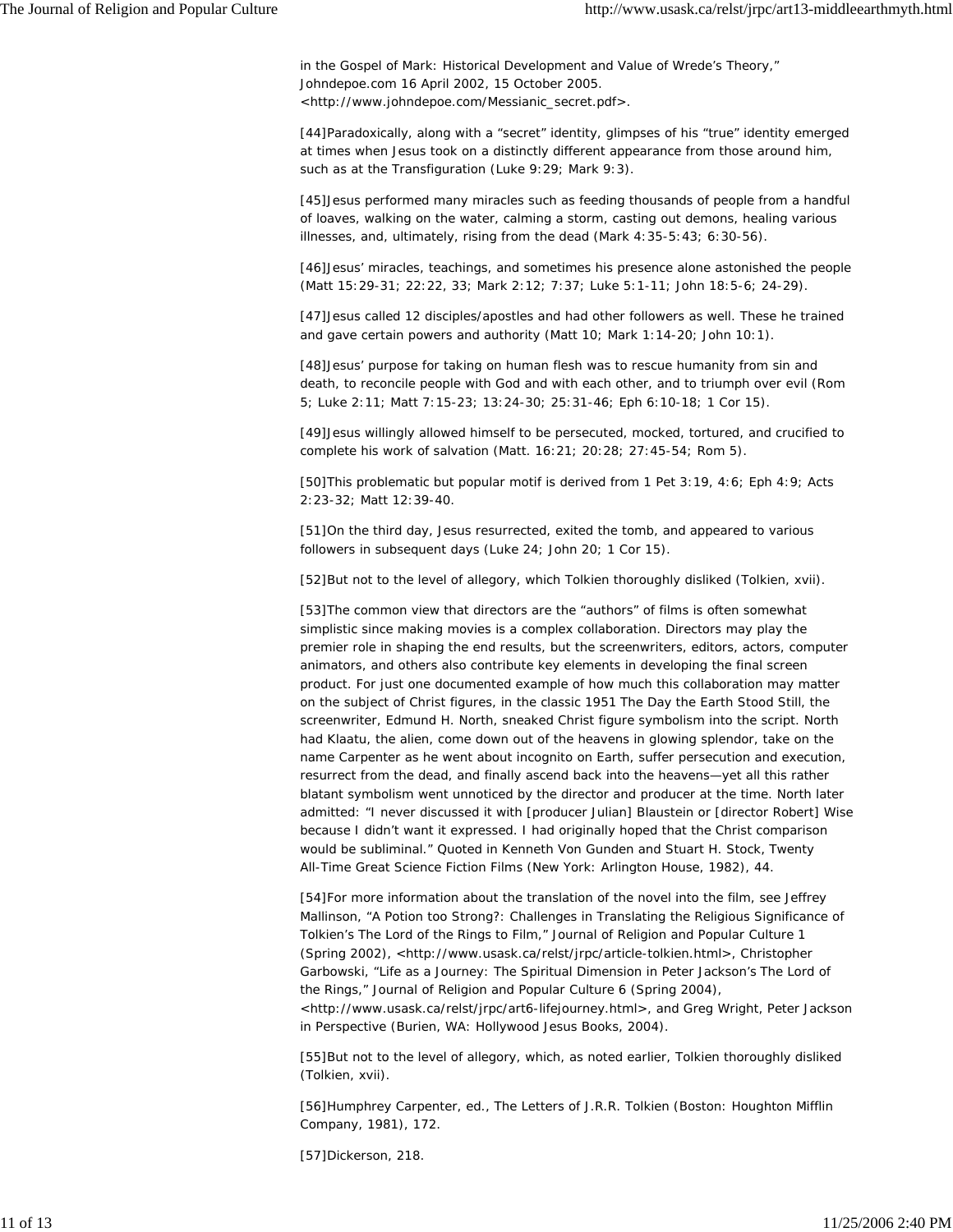[58]Quoted in Steven D. Greydanus, "The Return of the King: Filmmakers contemplate journey, significance of books and films," *Decent Films* 2003,

<http://www.decentfilms.com/commentary/lotr\_junket.html>. Rosebury attributed the faithfulness to Tolkien not only to Jackson's vision but also to the many readers of Tolkien among the crew that could provide "the huge production company with a critical mass of sympathy and understanding of the book" (210). More recently, Jackson also showed great reverence for the 1933 source material in his remake of *King Kong* (Universal, 2005). Jackson's basic story outline remains true to the original (even keeping the setting in the 1930s instead of modernizing it as John Guillerman's 1976 remake did). Jackson, however, added his own flourishes such as amplifying the audio-visual spectacle and enhancing the love story between the blonde beauty and the very tall, dark, but not-so-beastly star. Although generally reverential to the original, for our current politically correct sensibilities, Jackson also critiqued the craven and tragic exploitation of Kong.

[59]Quoted in Wright, 2.

[60]See n. 53 above on directors as authors.

[61]Jackson certainly maximized the spectacle in his 2005 remake of *King Kong*. Besides the state-of-the-art animation, as just one example, Jackson did not merely imitate the 1933 version's battle between Kong and *one* Tyrannosaurus. Instead, Jackson's Kong fights *three* at once, part of the time while suspended in midair by vines.

[62]Quoted in Gracia Fay Ellwood, *Good News from Tolkien's Middle Earth* (Grand Rapids: William B. Eerdmans Publishing Company, 1970), 88.

[63]Joseph Pearce, "Why Tolkien Says *The Lord of the Rings* Is Catholic," *Catholic Educator's Resource Center*, 12-19 January 2003,

 <http://www.catholiceducation.org/articles/arts/al0161.html>. More conservatively, Richard Purtill wrote, "Frodo is not Christ, the Ring is not the Cross, and the salvation his sacrifice wins is a purely secular salvation. But there are obviously echoes of these greater realities in the fictional 'Passion' of Frodo." Richard Purtill, "Christian Morality in The Lord of the Rings," *Readings on J. R. R. Tolkien*, ed. Katie de Koster, The Greenhaven Press Literary Companion to British Authors (San Diego: Greenhaven Press, Inc., 2000). 90-91.

[64]According to Pearce, the Fall can be viewed as "the one sin to rule them all . . . and in the darkness bind them."

[65]In the book (Tolkien, 321), Legolas, not Gandalf, is the first to see what it is. Thus, the film intensified Gandalf's "prophetic" power.

[66]Birzer, 62.

[67]Carpenter, 202.

[68]This visual observation is confirmed by Peter Jackson, Fran Walsh, and Philippa Boyers in "The Director and Writers" audio commentary for that scene on the DVD.

[69]Tolkien, 322.

[70]Tolkien, 347. In one of his letters, Tolkien says about Gandalf: "it was for him a sacrifice to perish on the Bridge in defence of his companions" (Carpenter, 202).

[71]Matt 16:21; 20:28; 27:45-54; John 10:17-18; Rom 5.

[72]"On Fairy Stories," *The Monsters and the Critics and Other Essays*, ed. Christopher Tolkien (Boston: Houghton Mifflin, 1983), 81.

[73]1 Pet 3:19, 4:6; Eph 4:9; Acts 2:23-32; Matt 12:39-40.

[74]If the supporting biblical texts were sparse and cryptic, various apocryphal stories elaborated the alleged details. See, for example, Alice K. Turner, *The History of Hell* (New York: Harcourt Brace & Company, 1993), 66-70.